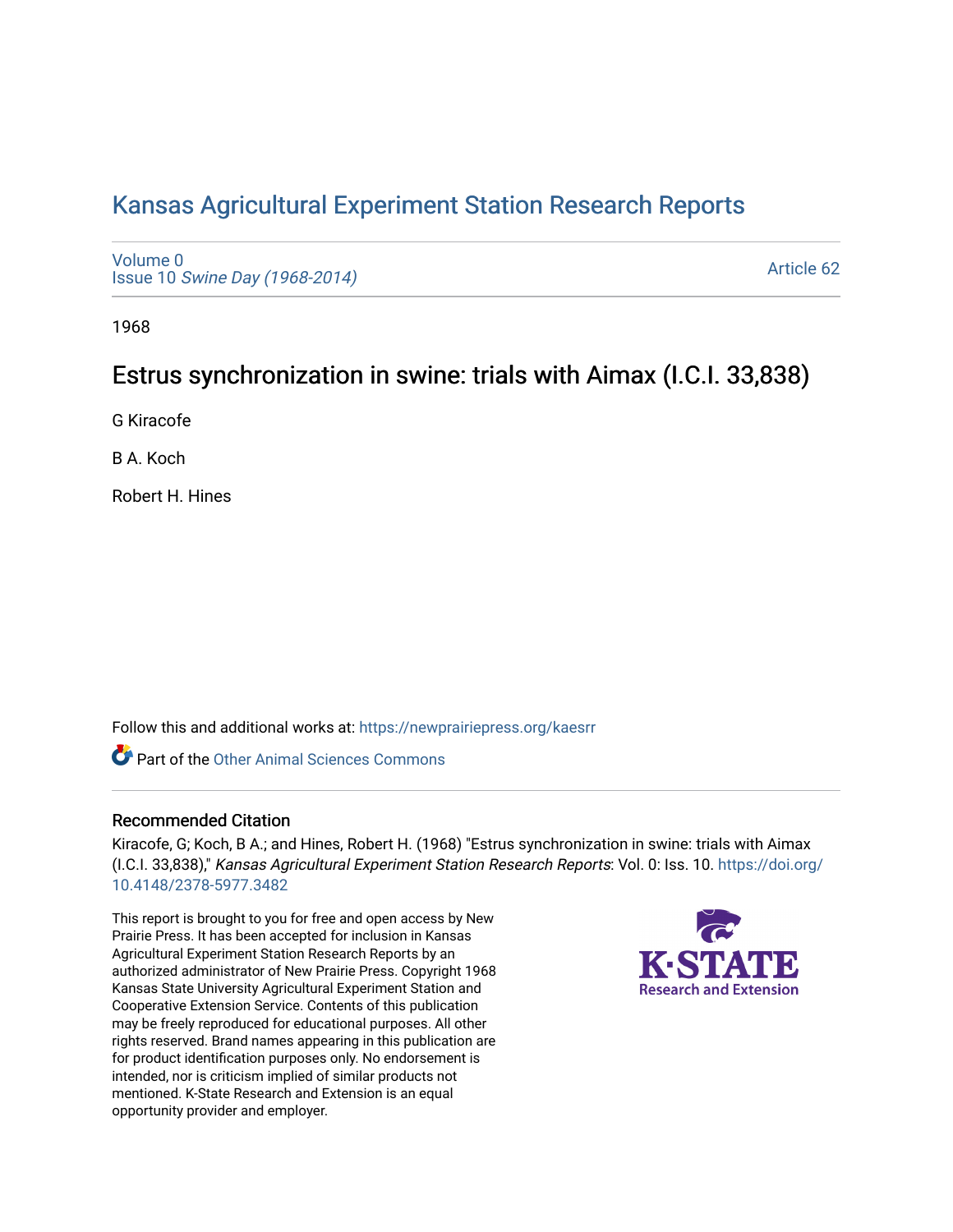### Estrus synchronization in swine: trials with Aimax (I.C.I. 33,838)

#### Abstract

Several methods of synchronizing estrus have been tried in swine. One of the oldest and most commonly used natural methods is weaning pigs from a group of sows simultaneously. When this is done, the majority of sows will show estrus 3 to 7 days later if the sows have been nursed for at least 3 weeks. This method is effective and highly fertile; however, in some cases it is not practical to breed at this time and a natural method of synchronization in gilts is not available.; Swine Day, Manhattan, KS, September 26, 1968

#### Keywords

Swine day, 1968; Swine; Estrus synchronization; Sows

#### Creative Commons License



This work is licensed under a [Creative Commons Attribution 4.0 License](https://creativecommons.org/licenses/by/4.0/).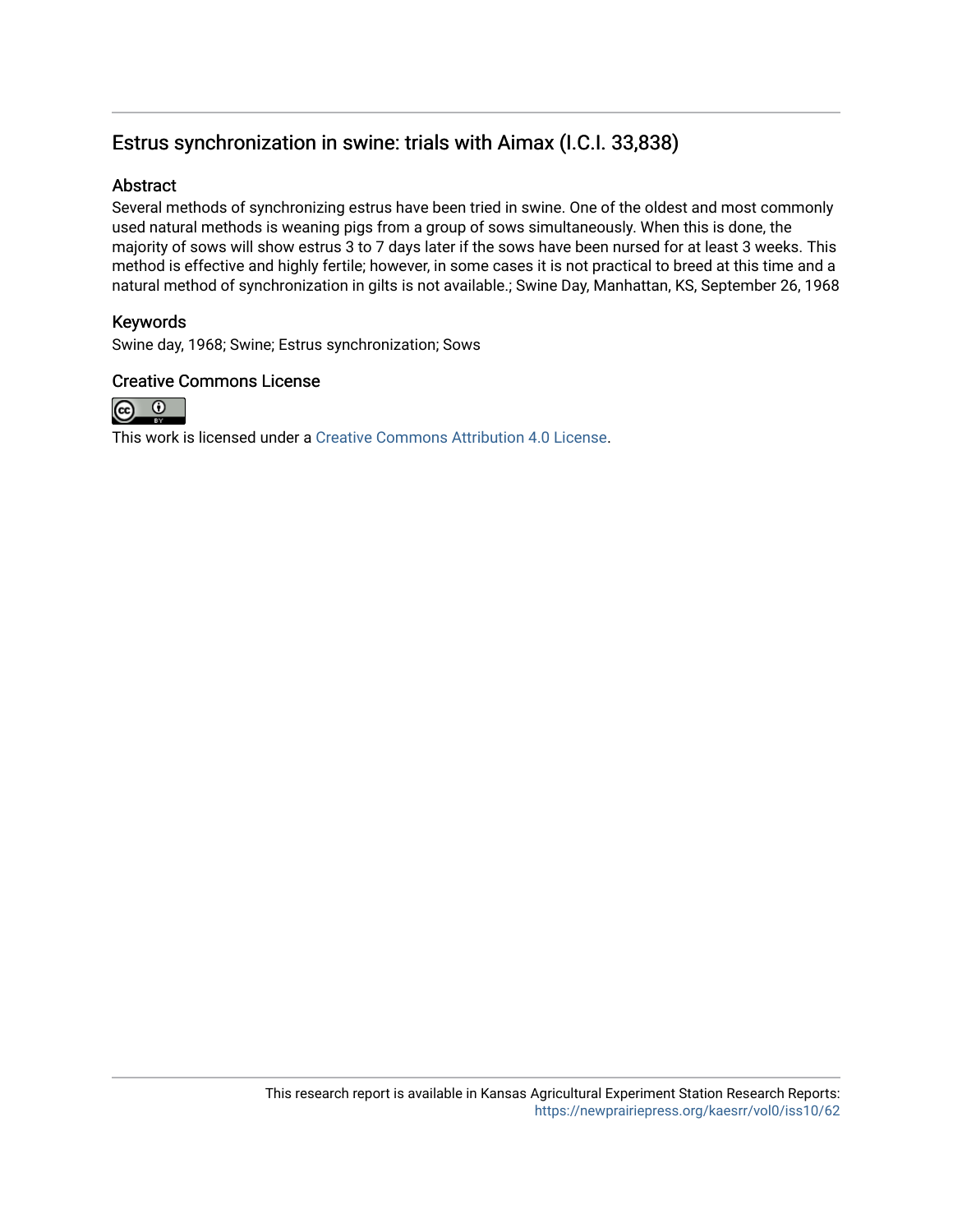Estrus Synchronization in Swine: Trials With Aimax (I.C.I. 33,838)

Guy Kiracofe, Robert Hines, and Berl Koch

Several methods of synchronizing estrus have been tried in swine. One of the oldest and most commonly used natural methods is weaning pigs from a group of sows simultaneously. When this is done, the majority of sows will show estrus 3 to 7 days later if the sows have been nursed for at least 3 weeks. This method is effective and highly fertile; however, in some cases it is not practical to breed at this time and a natural method of synchronization in gilts is not available.

Progesterone and several "progesterone like" compounds that are effective in synchronizing estrus in ruminants have been tested in swine. They will effectively synchronize estrus but a large percentage of females will also have detrimental side effects such as cystic ovarian follicles which will drastically lower fertility. Synchronization of estrus with these compounds has been virtually abandoned.

In 1961 Imperial Chemical Industries of England produced a compound (I.C.I. 33,828) which appeared to be effective in inhibiting ovulation and estrus in simple stomach animals. By inhibiting ovulation and estrus, synchronization of estrus can be accomplished. This compound is distributed in the United States by Ayerst Laboratories under the trade name "Aimax". Aimax has been approved only as an experimental drug in the United States and cannot be sold until it has approval of the Food and Drug Administration. It can, however, be used for experimentation if the experiment is done under proper supervision and certain requirements are met.

Aimax has been tested in many controlled experiments as well as numerous field trials for its desirability as an estrus synchronizer in swine.

The following tests were conducted at Kansas State University.

#### Experimental Procedure:

Twelve Duroc gilts were fed 125 mg. Aimax per head Trial 1. daily in four pounds of feed for 20 days. Feeding of Aimax was started irrespective to the stage of the estrous cycle. The average age of gilts was 238 days at the beginning of experimental feeding. Gilts were observed for estrus twice daily following removal of Aimax from the feed and gilts in estrus were bred naturally. The same meal ration minus the Aimax was fed from removal of Aimax until

 $-5-$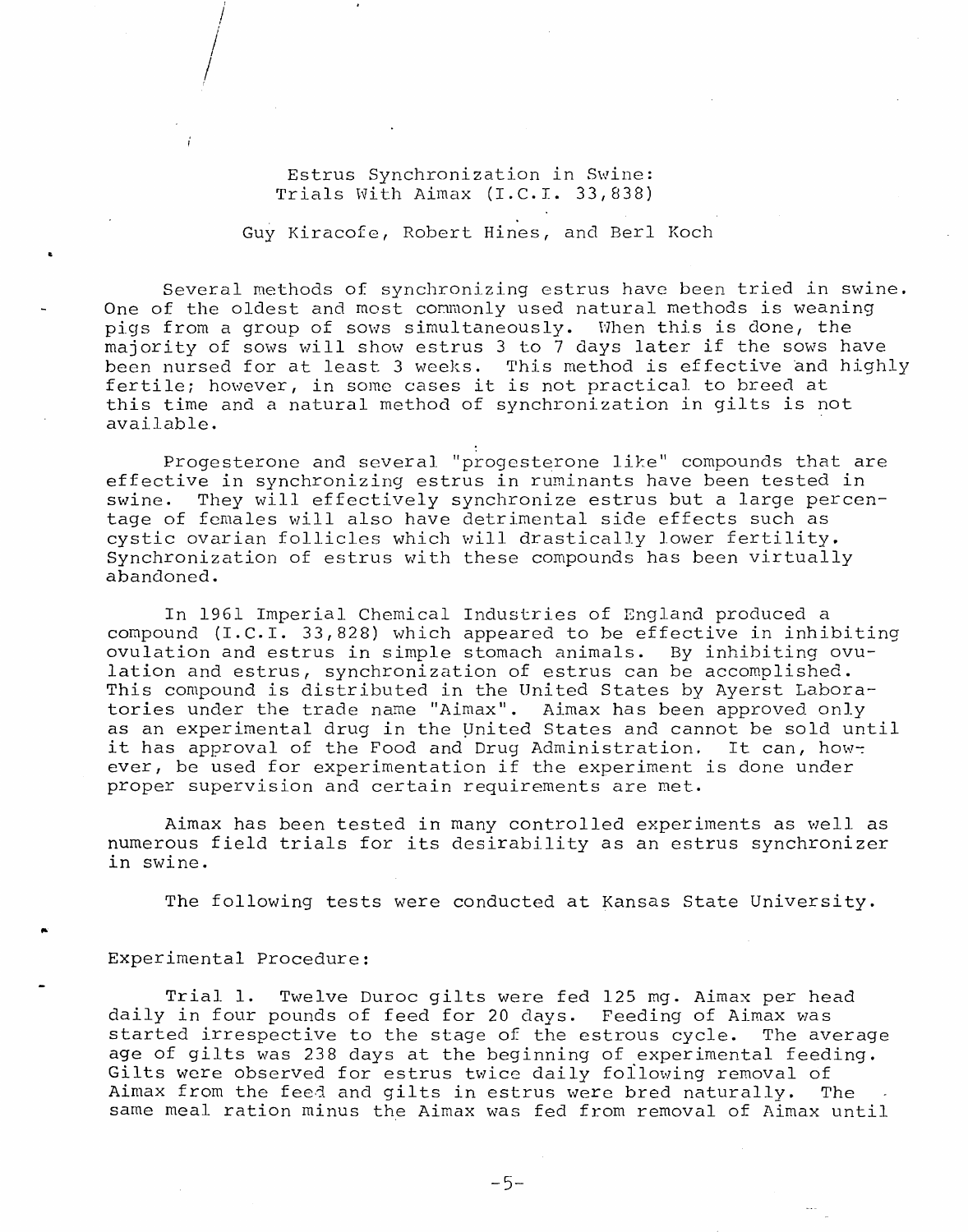the gilts were slaughtered 25 to 30 days following mating. The number of embryos and corpora lutea were counted after slaughter. The number of corpora lutea present on the ovaries was used as an indication of the number of ova ovulated.

Trial 2. This trial was conducted similar to trial 1 except 12 crossbred gilts were fed 100 mg. Aimax per head daily. All gilts were bred naturally twice (12 hour interval) when found in estrus. Gilts were slaughtered 38 days following Aimax withdrawal.

#### Results and Discussion:

These data (Tables 1 and 2) indicate that Aimax is capable of suppressing estrus when fed at the rate of 100-125 mg. per head daily since no gilts were observed in heat while on treatment. This is consistent with many other reports. Eight-three percent of the gilts (20 of 24) returned to estrus 7 to 11 days after removal of Aimax from the feed. This interval is slightly longer than in the majority of work reported. Eighty-eight percent of over 500 gilts were found in estrus on days 5, 6, and 7 after drug withdrawal in studies conducted by the U.S.D.A. It has been suggested that the amount of drug fed as well as the energy level of the ration it is mixed with might affect the interval from drug withdrawal to estrus.

In the present study, as well as others, there was no significant difference between non-treated and Aimax treated gilts in ovulation rate, conception rate, or embryo survival. Aimax does depress appetite and increase thirst; therefore, it is essential to supply plenty of water for gilts getting Aimax.

#### Summary:

Aimax was effective in synchronizing estrus in Duroc and crossbred gilts. Eighty-three percent (20 of 24) gilts returned to estrus 7 to 11 days following drug withdrawal. Conception rate of the gilts showing estrus during this period was 95 percent (19 of 20). One gilt did not show estrus after treatment and was not pregnant at slaughter while the remaining three exhibited estrus on days 5, 15, and 17 and were pregnant at slaughter 21 to 33 days after mating. Conception rate, number of ovulations and number of live embryos present at slaughter was not different than expected values in untreated gilts.

The authors wish to express appreciation to Ayerst Co., NY, NY, for supplying the Aimax (I.C.I. 33,828) used in this study.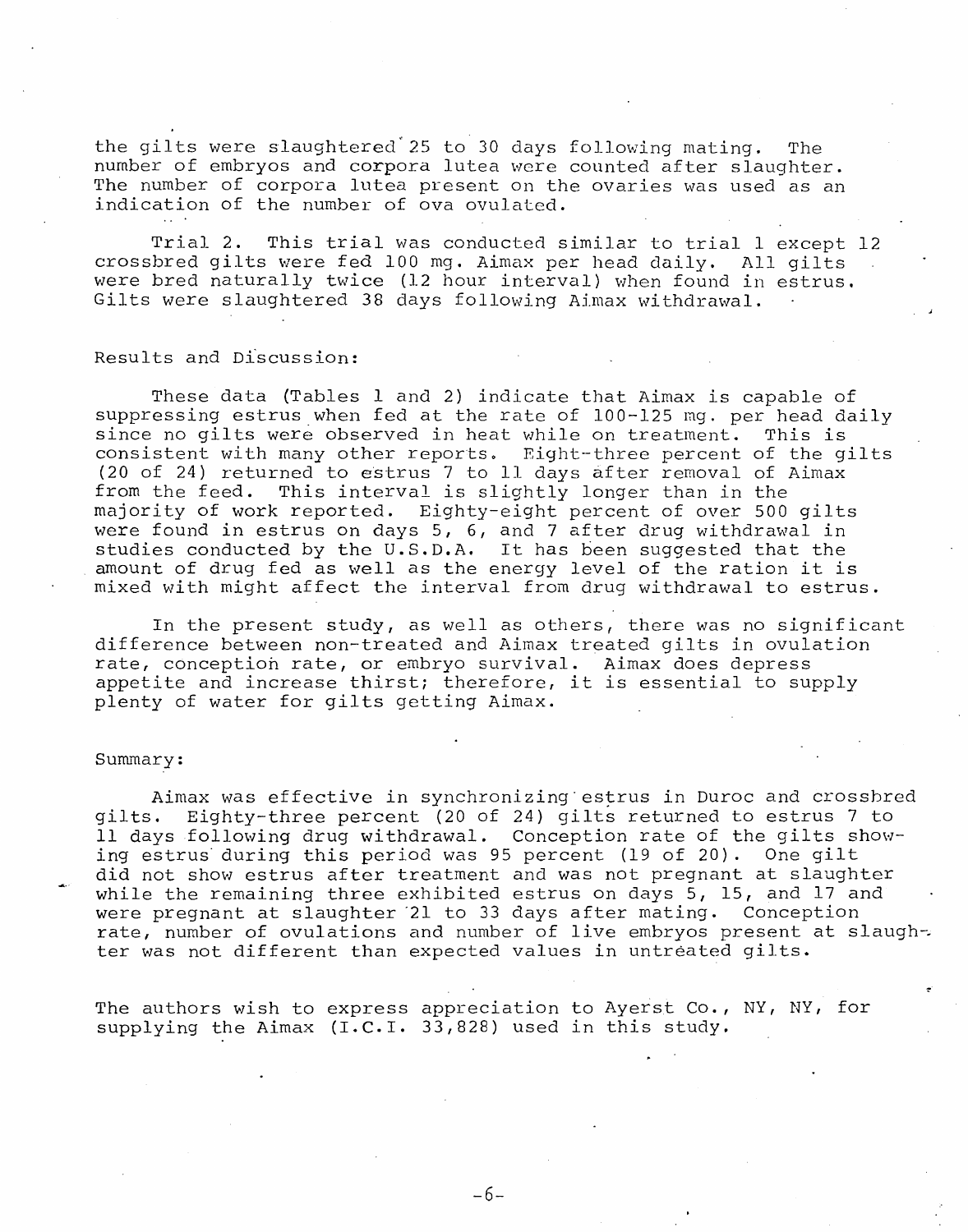|                  |               |           | $\ddot{\cdot}$ | No. Normal | Days to<br>Estrus        | No.<br>Times     |
|------------------|---------------|-----------|----------------|------------|--------------------------|------------------|
| Gilt No.         | Beginning Wt. | Final Wt. | No. CL         | Embryos    | After ICI                | <b>Bred</b>      |
| $\mathbf{1}$     | 298           | 332       | $1\,1$         | $10\,$     | 9                        | $\bf 1$          |
| $\overline{2}$   | 266           | 303       | 12             | $12\,$     | $11\,$                   | $\mathbf{1}$     |
| $\mathbf{3}$     | 309           | 339       | $12 \,$        | 11         | $10\,$                   | $\mathbf{1}$     |
| 4                | 279           | 320       | $1\sqrt{2}$    | $12$       | 7 <sup>1</sup>           | $\overline{2}$   |
| 5                | 297           | 339       | $10\,$         | 9          | $\bf 8$                  | $\overline{c}$   |
| $\boldsymbol{6}$ | 265           | 304       | 15             | 14         | $1\,1$                   | $\mathbf{1}$     |
| $\overline{7}$   | 304           | 333       | 14             | 11         | $11\,$                   | $\boldsymbol{2}$ |
| 8                | 255           | 291       | $10\,$         | $10\,$     | $11\,$                   | $\overline{2}$   |
| 9                | 260           | 302       | 15             | 11         | $11\,$                   | $\overline{2}$   |
| $10\,$           | 264           | 296       | 14             | $10\,$     | $\overline{\phantom{0}}$ | $\overline{c}$   |
| $11\,$           | 256           | 297       | 15             | $11\,$     | 11                       | $\mathbf{2}$     |
| 12               | 330           | 362       | 15             | 13         | $10\,$                   | $\mathbf{1}$     |
| Total            | 3383          | 3818      | 155            | 134        |                          |                  |
| Average          | 281.9         | 318.2     | 12.92          | 11.17      | 9.75                     |                  |

# TABLE 1. (Trial 1)<br>EFFECT OF AIMAX (125 mg. per head daily) ON<br>SYNCHRONIZATION OF ESTRUS AND FERTILITY IN DUROC GILTS

 $-7-$